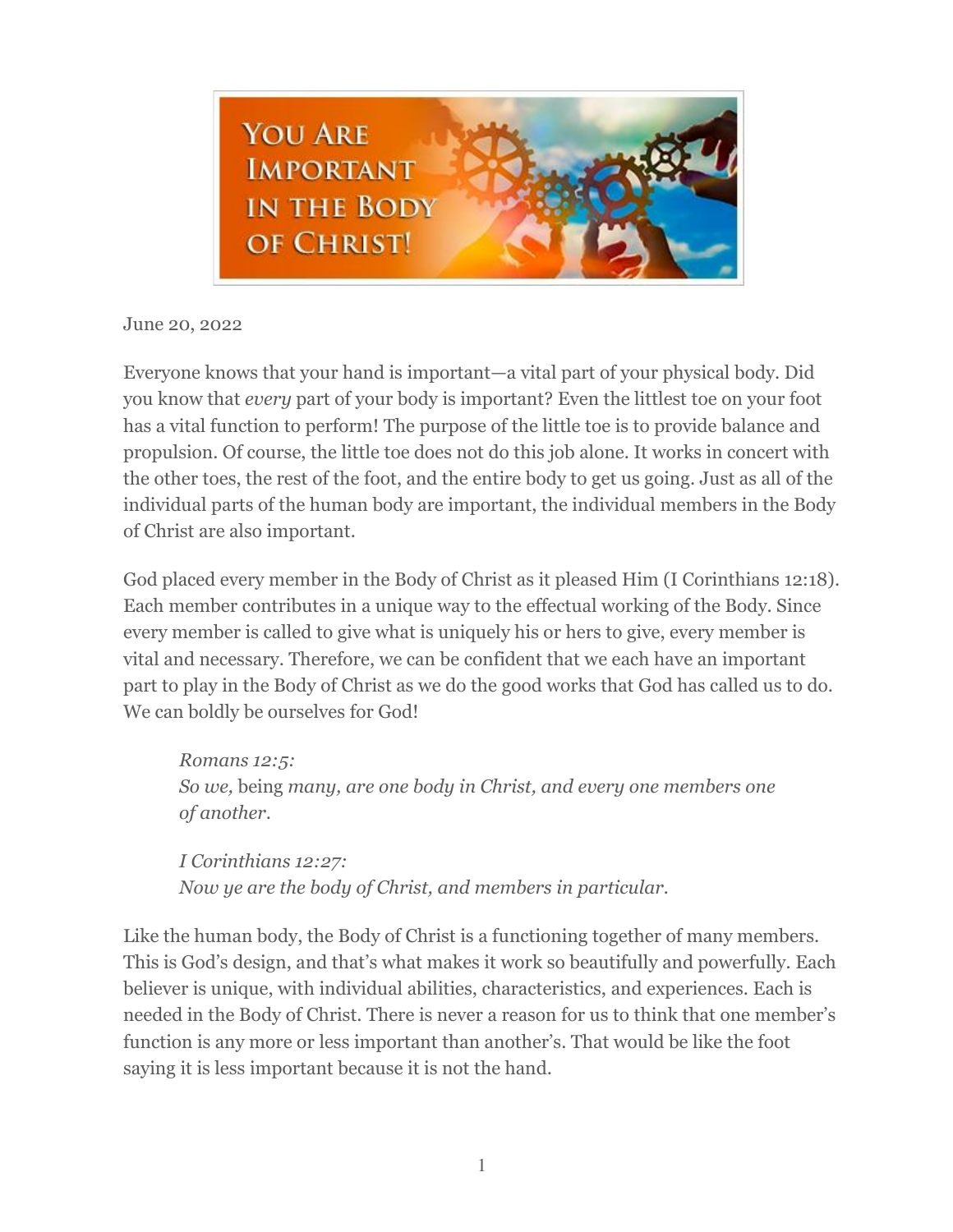*I Corinthians 12:14,15: For the body is not one member, but many. If the foot shall say, Because I am not the hand, I am not of the body; is it therefore not of the body?*

The foot's job is not the same as the hand's, but that does not make the foot any less important than the hand. The foot and the hand both have specific and necessary functions to perform in the body. The same applies for believers serving in the Body of Christ. We function in different ways, but we are each important and necessary. I cannot be you and you cannot be me. Only you can do your part and only I can do mine. As we grow in confidence about our ability to serve as members in particular, together we contribute to the functioning of the one Body.

God wants us to grow in our ability as individual members of the Body, but He also designed for the members to work together; therefore, we mutually rely on one another for support. As we appreciate and embrace one another's differences, we help meet one another's needs in dynamic ways. We recognize that each of us is necessary, having a function to perform that nobody else can. As a member in the Body of Christ, each believer has a function, a way to serve, that is uniquely his or hers. The uniqueness of the members allows the Body to function and flourish the way God intended. Two believers may be as different from each other as the hand is from the foot. Yet as they each carry out their functions and allow each other to be unique, needs are met in the Body of Christ.

Some believers in the Body are especially adept at witnessing. Others excel in undershepherding. What if everyone witnessed and no one undershepherded? Who would take care of the new believers? How thankful we are for each other's differences! As the individual believers serve together in their unique ways, and as we have the same care one for another, all needs are met!

*I Corinthians 12:21,25: And the eye cannot say unto the hand, I have no need of thee: nor again the head to the feet, I have no need of you. That there should be no schism in the body; but* that *the members should have the same care one for another.*

In the Body of Christ we learn to understand each other's movements and move smoothly together as one. Rather than being divided by our differences, we appreciate one another and enjoy great fellowship in the Body of Christ. We can give one another room to be who we are in living the Word. We recognize that each of us plays an